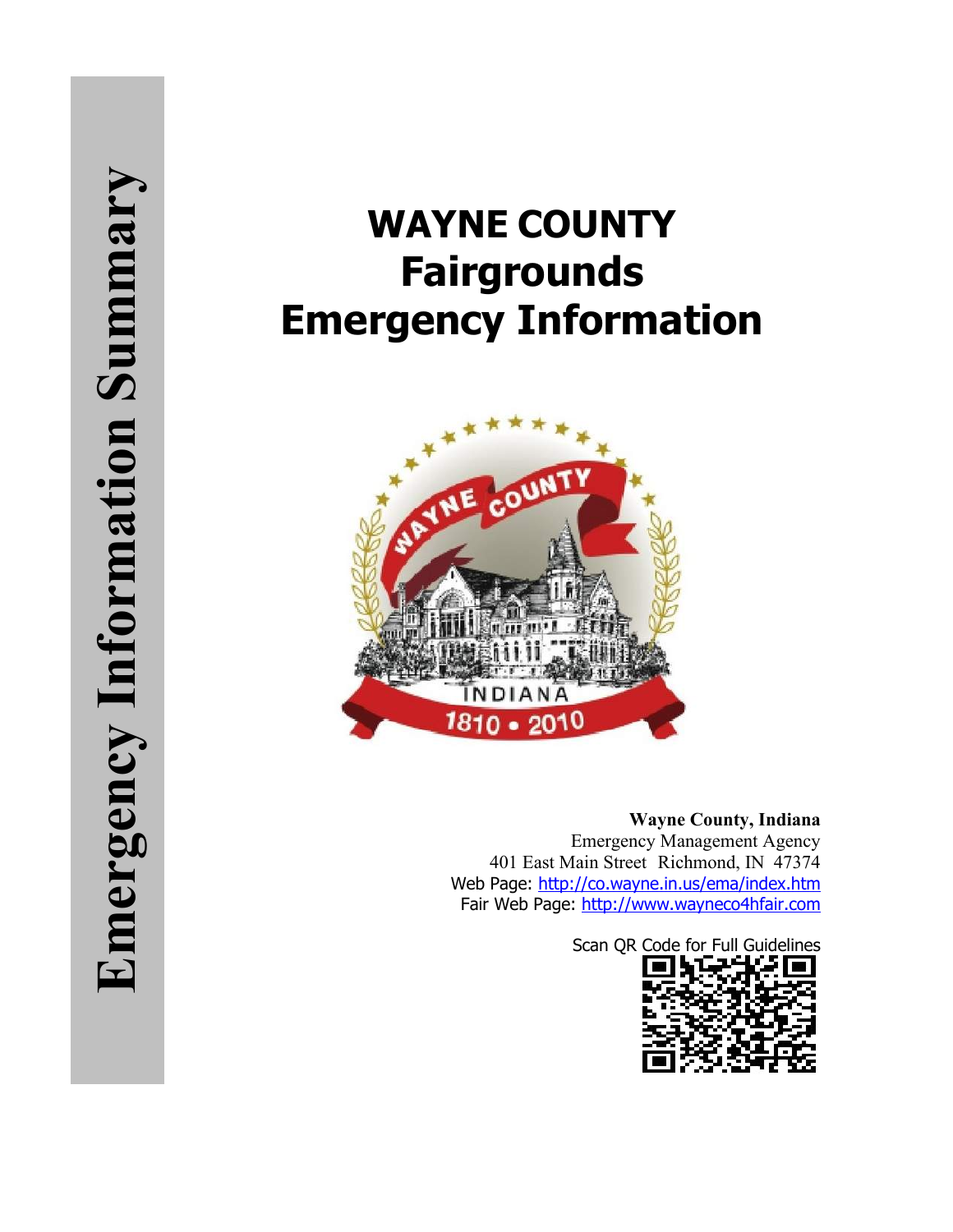## **Wayne County Fairgrounds Emergency Contact Information**

| 911 Center (Police, Fire, EMS) -<br><b>Emergency Communications Center</b> | Dial 9-1-1<br>$(765)$ 973-9355 | After hours, Call 911 |
|----------------------------------------------------------------------------|--------------------------------|-----------------------|
| Wayne County EMA Director                                                  | $(765)$ 973-9399               | mean@co.wayne.in.us   |
| <b>Emergency Operations Center (EOC)</b>                                   | $(765)$ 973-9399               | jduke@co.wayne.in.us  |
| Fax:                                                                       | $(765)$ 973-9360               |                       |
| National Weather Service                                                   | $(937)$ 383-0031               |                       |
| Wayne County Health Department                                             | $(765)$ 973-9245               |                       |
| <b>State Board of Animal Health</b>                                        | $(317) 544 - 2400$             | www.in.gov/boah/      |
| Amusement Ride Incidents (St. Fire Marshal)                                | 800-669-7362                   |                       |
| Poison Control Center                                                      | 800-222-1222                   |                       |

#### **Fair Staff Emergency Contact Information**

| <b>Wayne County Extension Office</b> (765) 973-9281 |                      | wayneces@purdue.edu |
|-----------------------------------------------------|----------------------|---------------------|
|                                                     | Fax $(765)$ 935-3464 |                     |
| Jonathan Ferris, Extension Director                 |                      | ferris@purdue.edu   |
| <b>Wayne County Fair Office</b>                     | $(765)$ 939-0834     |                     |

### **Fair Buildings and Grounds Emergency Contact Information**

| Kuhlman Center (office) | $(765)$ 935-6291      | kuhlman@co.wayne.in.us      |
|-------------------------|-----------------------|-----------------------------|
|                         | Fax: $(765)$ 935-3464 |                             |
| Steve Higinbotham       | Cell: (765) 969-5879  | steveh $(a)$ co.wayne.in.us |
| Brad Terhaar            | Cell: (765) 914-8769  | $b$ terhaar@co.wayne.in.us  |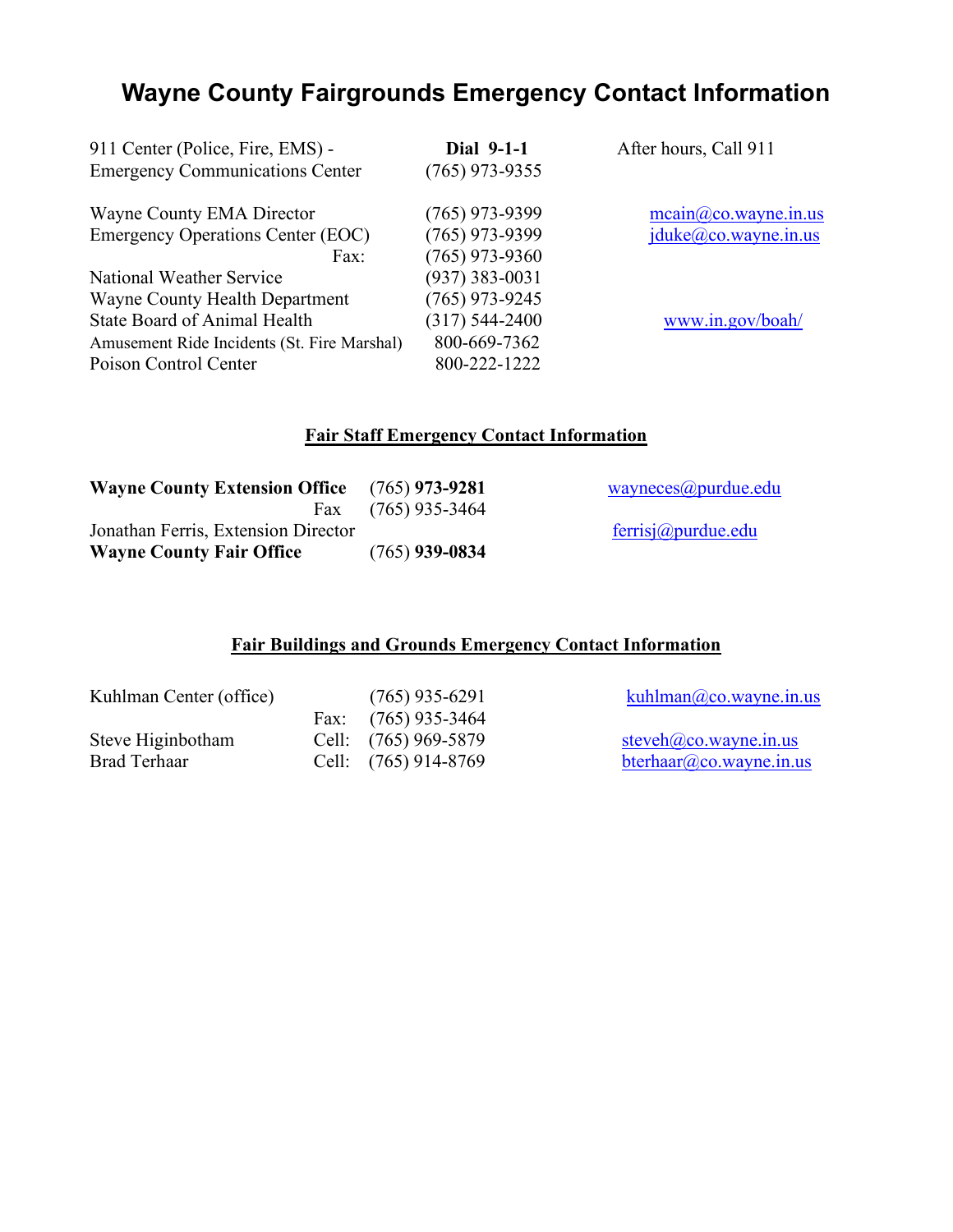## **WELCOME to the Wayne County Fairgrounds! For Your Safety…**

**TO REPORT AN EMERGENCY:** For emergency Fire – Police - EMS assistance…**CALL 911 IN AN EMERGENCY:** Follow the directions of Fairground Staff and Public Safety Officials

**EXTENSION OFFICE:** To report any 4-H related issue or concern call…973-9281. Located in the northwest corner of the Kuhlman Building. Hours during Fair: (generally) – 8 AM to 9 PM. **FAIR OFFICE:** To report any concerns about our Fairgrounds track events, carnival or vendors call…. 939-0834. Located northeast of the Horse Show Arena. Hours (generally): 9 AM to 8 PM.

**SO THAT EVERYONE CAN ENJOY THE FAIRGROUNDS…For the Wayne County 4H Fair**

Knives, guns, alcohol and use of tobacco products are **PROHIBITED** by the Fair Committee.

The use of personal fireworks is not allowed by the Richmond Fire Department.

**REMAIN AWARE OF WHAT IS GOING ON AROUND YOU:** The fairgrounds may have lots of moving parts – vehicles, rides, animals and people – all of them can hurt you if you don't pay attention

**IF YOU SEE SOMETHING, SAY SOMETHING:** Report suspicious or possible criminal activities to law enforcement or call 911. If it causes you concern, it is a concern to us

**ANIMAL CARE EMERGENCY:** Notify the Building Superintendent and call the Extension Office…973-9281

**MISSING CHILD:** Report to Wayne County Sheriff's Department or call 911 **TIP:** Use your cell phone to take a picture of your kids – *right now*. If your child is missing, you have a very current picture to share with us.

**DESIGNATED FAMILY MEETING PLACE:** In front of the Fair Office or Kuhlman Center

**THUNDERSTORM:** *If thunder roars, go indoors*. Do not stay in open areas, rides or tents in a thunderstorm. Go to one of the enclosed buildings and enjoy the indoor attractions of our fairgrounds until 30 minutes after the storm passes.

**HIGH WIND:** Do not stay in a tent or other temporary structure if winds may exceed 40 mph. Go to one of the enclosed buildings and enjoy the indoor attractions of our fairgrounds.

**TORNADO RISK:** All Fairground activities and the fairgrounds should be closed. Go safely to another location or your home storm shelter.

**THOSE WITH FUNCTIONAL NEEDS:** If you need assistance getting in or around the Fairgrounds, ask any of our Fairground Staff or event planners.

*\*KEEP PERSONAL ITEMS UNDER YOUR DIRECT CONTROL AT ALL TIMES\**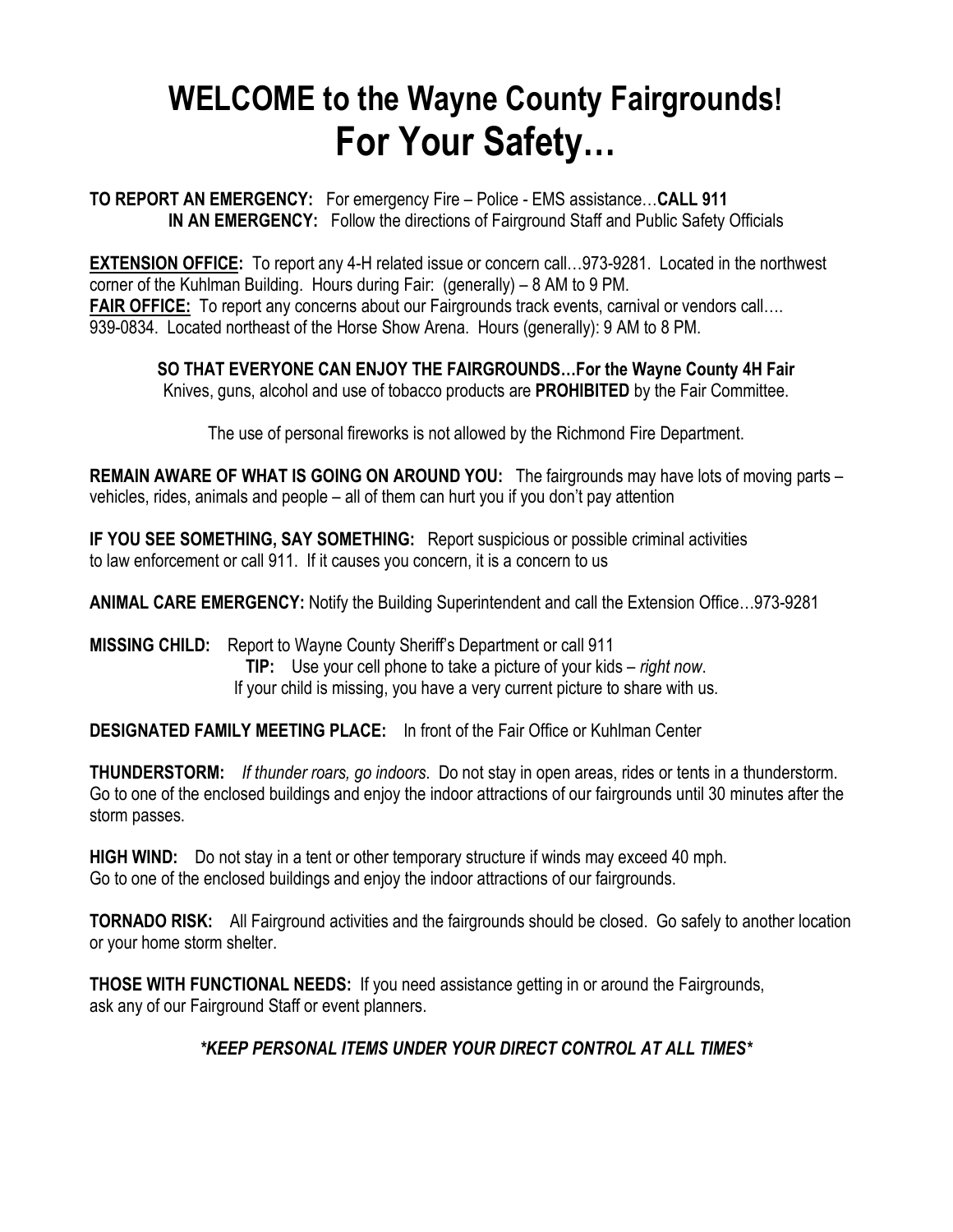### **ENJOY THE FAIRGROUNDS! Security & Safety Considerations**

The Wayne County Fairgrounds has taken a proactive stance in preparing for any and all emergencies. People wish to feel secure and are now willing to accept the fact that certain procedures may be necessary to aid in the prevention of a mishap.

Fairground Staff are empowered within their areas of responsibility to take preventive measures to assist the professional law enforcement officers and emergency responders. Please enforce and pass on these preventive measures to your assistants.

- 1. The Wayne County Fairgrounds Emergency Response Guidelines are available for review in the Fair Office or online. [Wayne Co. Emergency Response Guidelines.](https://www.co.wayne.in.us/web/dept/ema/2020WayneCoEmergencyResponseGuidelinesFINAL.pdf)
- 2. Inspect your area frequently. Note the items that are required for safe and successful operation. Make note of and report any items that seem out of place.
- 3. Enforce safety and public health requirements at all times. Report any dangerous items and situations. Look for trip hazards, fire hazards, and other safety related problems.
- 4. Know how to report an emergency and summon emergency assistance. Know the location of the closest fire extinguisher and how to safely use it (review the instructions on the extinguisher label before you need it). Know the location of the Fair Office, Extension Office and be able to direct others to these locations.
- 5. Know the Fair Office number…(765) 939-0834. The Extension Office number is 973-9281. In an emergency, Call 911.
- 6. Mark all objects with owner's name with special attention to coolers, boxes and other items that could be a potential concern.
- 7. ALL ITEMS ARE SUBJECT TO SEARCH!
- 8. Report any activities or individuals that seem out of place. If you see something, say something… If you see something suspicious or that causes you concern, report it to law enforcement or call 911.
- 9. Vehicle traffic may be restricted on the main grounds. Please load heavy equipment prior to the daily rush times.
- 10. Keep an eye on the weather. Maintain awareness of weather conditions and any expected bad weather. If thunder roars, go indoors. Tents, temporary structures and open areas are not safe places to be in any thunderstorm. Secure loose outdoor objects and remove banners and displays that may become windblown missiles. Direct others to enclosed buildings until 30 minutes after a thunderstorm passes. Tents and temporary structures are not safe in high winds over 40 mph. Again encourage others to enjoy the indoor attractions of our fairgrounds.
- 11. In the event of injured person(s), do not attempt to move the person unless there is immediate danger of exposure to a hazard. Dial 9-1-1 and Report the situation.
- 12. The likelihood that your staff have cell phones can aid in an emergency situation.
	- a. Make sure they are aware of the fair office number…(765) 939-0834
	- b. Appoint a person as the designated communications contact.
- 13. Remember to find time to enjoy the fairground events for yourself and your family.